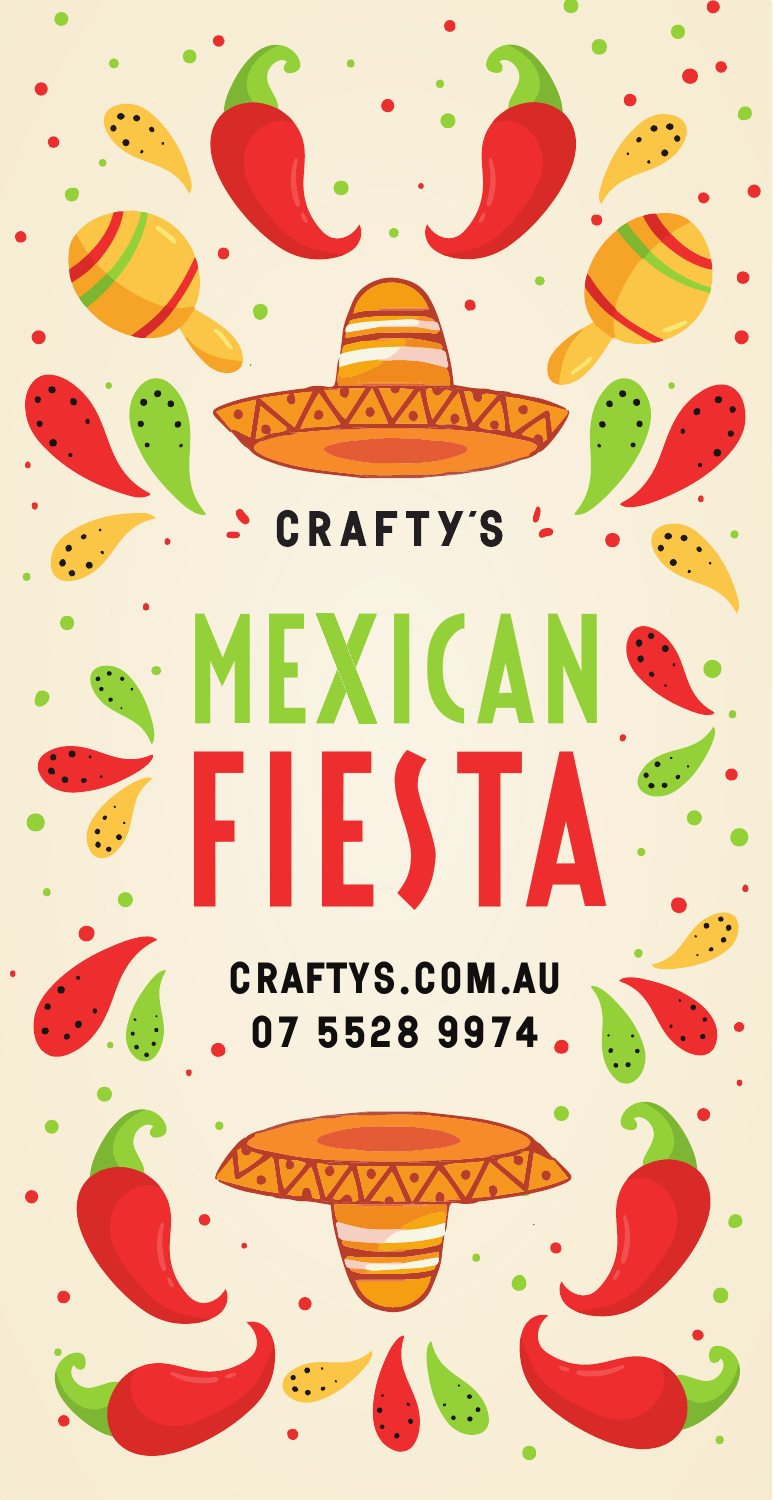(v) Vegetarian (vg) Vegan (gf) Gluten free. Menu items may contain or come into contact with wheat/gluten, dairy, nuts, fish, shellfish, and soy. A 15% surcharge applies on public holidays. Credit card payments incur a processing fee: Visa & MasterCard 1.6%, Amex & Diners 3%

#### SHARE ENTREES

| French fries, CRAFTY'S spiced salt with aioli (gf)                      | Regular 8 / Basket 10 |
|-------------------------------------------------------------------------|-----------------------|
| Add chilli con carne, cheese sauce, pico de gallo, sour cream & guac +5 |                       |
| Sweet potato fries with sweet chilli and smoked crema (vg, gf)          | 14                    |
| Make it vegan with cashew cheese $(vg) +2$                              |                       |
| Add chilli con carne, cheese sauce, pico de gallo, sour cream & guac +5 |                       |
| Guacamole with tostadas & pico de gallo (vg)                            | 10                    |
| <b>Plain Flatbread</b>                                                  | 10                    |
| With confit garlic, mozzarella & salsa macha (v)                        | 13                    |
| Crispy chicken wings $\frac{1}{2}$ kilo (gf):                           | 15                    |
| Mexican spice & lime (gf)                                               | 16                    |
| Hot, hot, hot wings $\bigtriangledown$                                  | 17                    |
| Snapper ceviche, tostadas, lime, pickled celery, jalapeño,              | 19                    |
| radish, cherry tomatoes & corn (gf)                                     |                       |
| Add guacamole $+5$                                                      |                       |
| Chicken tenders with chipotle mayo & ranch                              | 15                    |
| Byron Bay haloumi fries with jalapeño mayo (v, gf)                      | 17                    |
| Crispy cauliflower with chipotle mayo $\&$ toasted pepita $(v, gf)$     | 16                    |
| Make it vegan with cashew cheese $(vg) + 2$                             |                       |
| Salt & Pepper Calamari w/ jalapeño mayo & fresh citrus (gf)             | 18                    |
| Tomato nachos with black bean, mozzarella, guacamole,                   | 21                    |
| sour cream, pico de gallo (v, gf)                                       |                       |
| Add beef $(gf) + 3$                                                     |                       |
| Double your guacamole $(gf) + 5$                                        |                       |

SALADS

| RAINBOW: Raw slaw, kale, roast peppers, tomato, jalapeños,             | 17 |
|------------------------------------------------------------------------|----|
| charred pineapple, sweet potato crisps, radish, sweet corn, coriander, |    |
| lime dressing (vg, gf)                                                 |    |
| <b>BURRITO BOWL:</b> Crispy cauliflower, sweet potato,                 | 20 |
| brown & black rice, pico de gallo, pickled slaw, chipotle vegan        |    |
| cashew cream & salsa macha (vg, gf)                                    |    |

|                 | Beef brisket $+4$    |
|-----------------|----------------------|
| <b>ADD ONS:</b> | Haloumi +5           |
|                 | Grilled chicken $+5$ |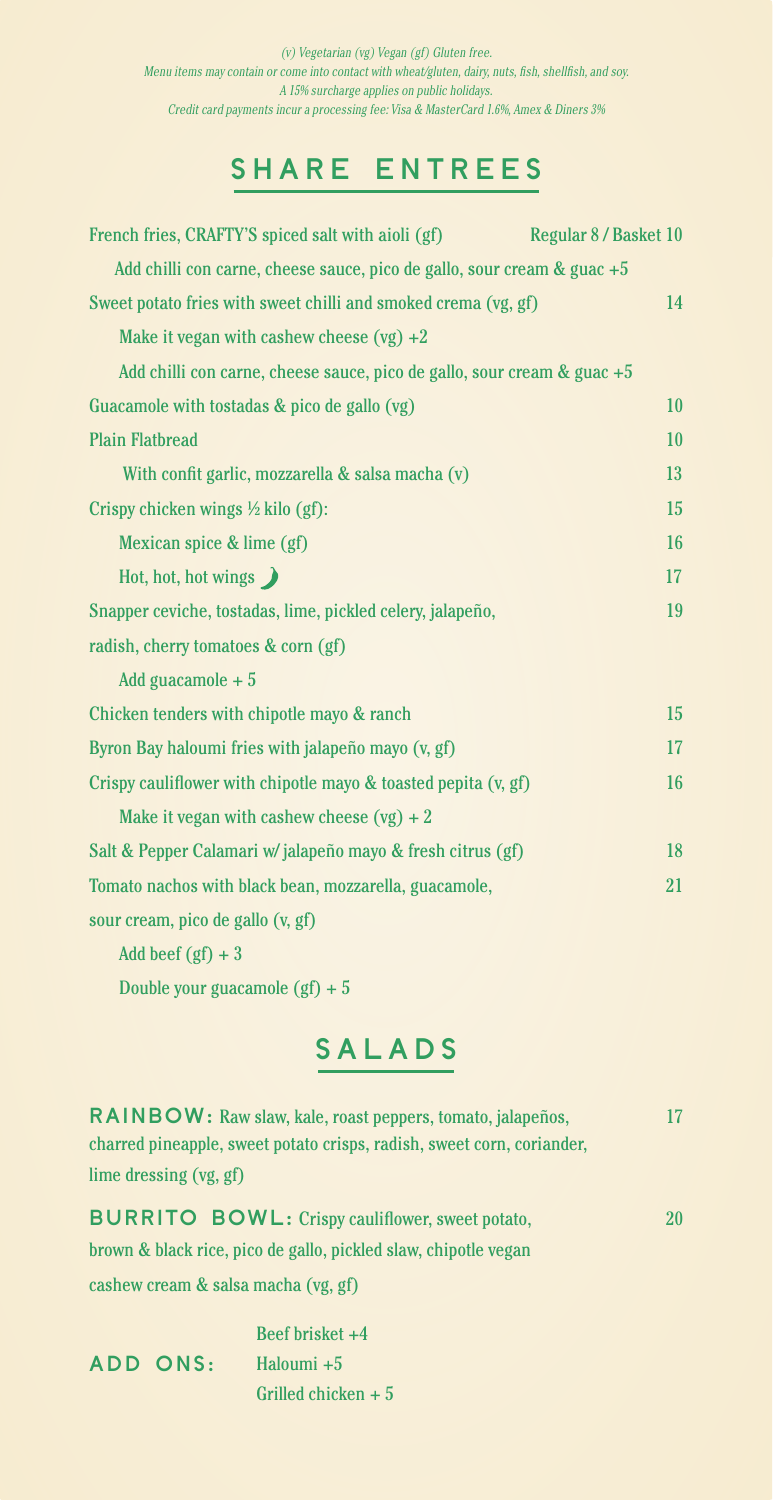

Pulled smoked brisket, chipotle mayo, crispy onion, chimmichurri Pulled Cajun pork, corn relish, salsa macha, smoked crema Crispy chicken, iceberg lettuce, pico de gallo, chipotle mayo Beer battered barramundi, pickled cabbage, pico de gallo & ranch Fried cauliflower, pickled slaw, salsa macha & cashew cheese (vg)

#### MAINS

| <b>MEXICAN CHICKEN PARMY BURRITO</b>                                                  | 26 |
|---------------------------------------------------------------------------------------|----|
| Chicken schnitzel with mozzarella, ham, napoli sauce & fries wrapped                  |    |
| inside a flour tortilla. Topped with more melted mozzarella, guac,                    |    |
| pico de gallo & sour cream (vg)                                                       |    |
| Add guacamole $+5$                                                                    |    |
| THE BIG VEGAN BURRITO                                                                 | 22 |
| Roast pumpkin, sweet potato fries, corn relish, baby spinach & cashew                 |    |
| cheese wrapped inside a flour tortilla. Topped with more cashew cheese,               |    |
| guac & pico de gallo (vg)                                                             |    |
| <b>GRASS FED 250G RUMP</b>                                                            | 29 |
| With fries and house salad (gf)                                                       |    |
| Choice of gravy $+3$ / Surf'n turf $+9$                                               |    |
| YOUR MATES "LARRY" BATTERED BARRA                                                     | 26 |
| With fries, jalepeño mayo & charred citrus                                            |    |
| Add salt & pepper calamari +7                                                         |    |
| <b>CHICKEN SCHNITTY</b>                                                               | 25 |
| Crumbed chicken breast, dusted with Crafty's chicken seasoning, fries,                |    |
| house salad & choice of gravy                                                         |    |
| Add tomato nacho, corn chips, mozzarella, sour cream,<br>guac $\&$ pico de gallo $+3$ |    |
| <b>CHICKEN PARMY</b>                                                                  | 28 |
| Napoli sauce, melted mozzarella, parmesan and ham, with fries & salad                 |    |
| <b>CRAFTY'S BARBACOA TRAY</b>                                                         | 22 |
| Smoked pulled brisket, four tortillas & accompaniments                                |    |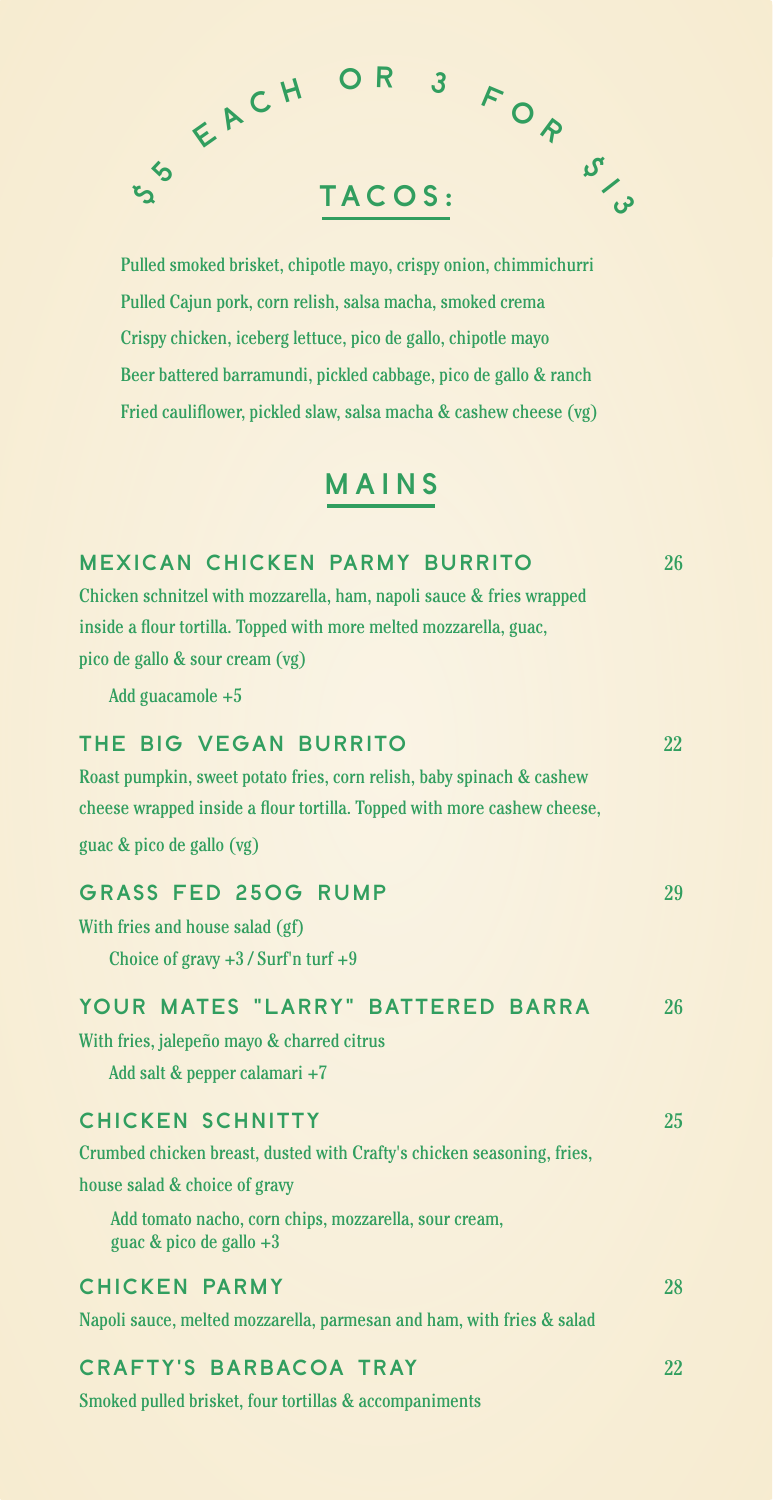

### WHAT'S ON AT CRAFTY'

#### kids eat and play free\* ALL-DAY \*1 FREE MEAL & 2-GAME IPLAY TOKEN PER ADULT MEAL mexican fiesta from 5pm  $\overline{6}$ TUE WED TH<sub>U</sub> FRI SAT SUN Menu items may contain or come into contact with wheat/gluten, dairy, nuts, fish, shellfish, and soy. A 15% surcharge applies on public holidays. Credit card payments incur a processing fee: Visa & MasterCard 1.6%, Amex & Diners 3% BOTTOMLESS NACHOS ALL DAY \$5 TACOS, \$10 MARGARITAS, \$5 TEQUILA SHOTS trivia night from 7pm BOOK YOUR TEAM ONLINE **S15 PIZZA & PASTA ALL DAY** MUTHA CLUCKIN' CHICKEN MENU FREE UPGRADES & ADD-ONS all day LOVE LOCALS HAPPY HOUR, MEAT RAFFLES & COMPETITIONS FROM 5PM friday feels, crafty's style DJ & SINGER PLAYING 80'S HITS & 90'S FAVS FROM 6:30PM saturday night LIVE @ CRAFTY'S LIVE MUSIC KICKS OFF FROM 7PM **SUNDAY SESSIONS** LIVE MUSIC 2-6PM, \$12 FROZEN COCKTAILS & \$15 PIZZAS 2-6PM

CRAFTYS\_AU CRAFTYS SPORTS BAR CRAFTYS.COM.AU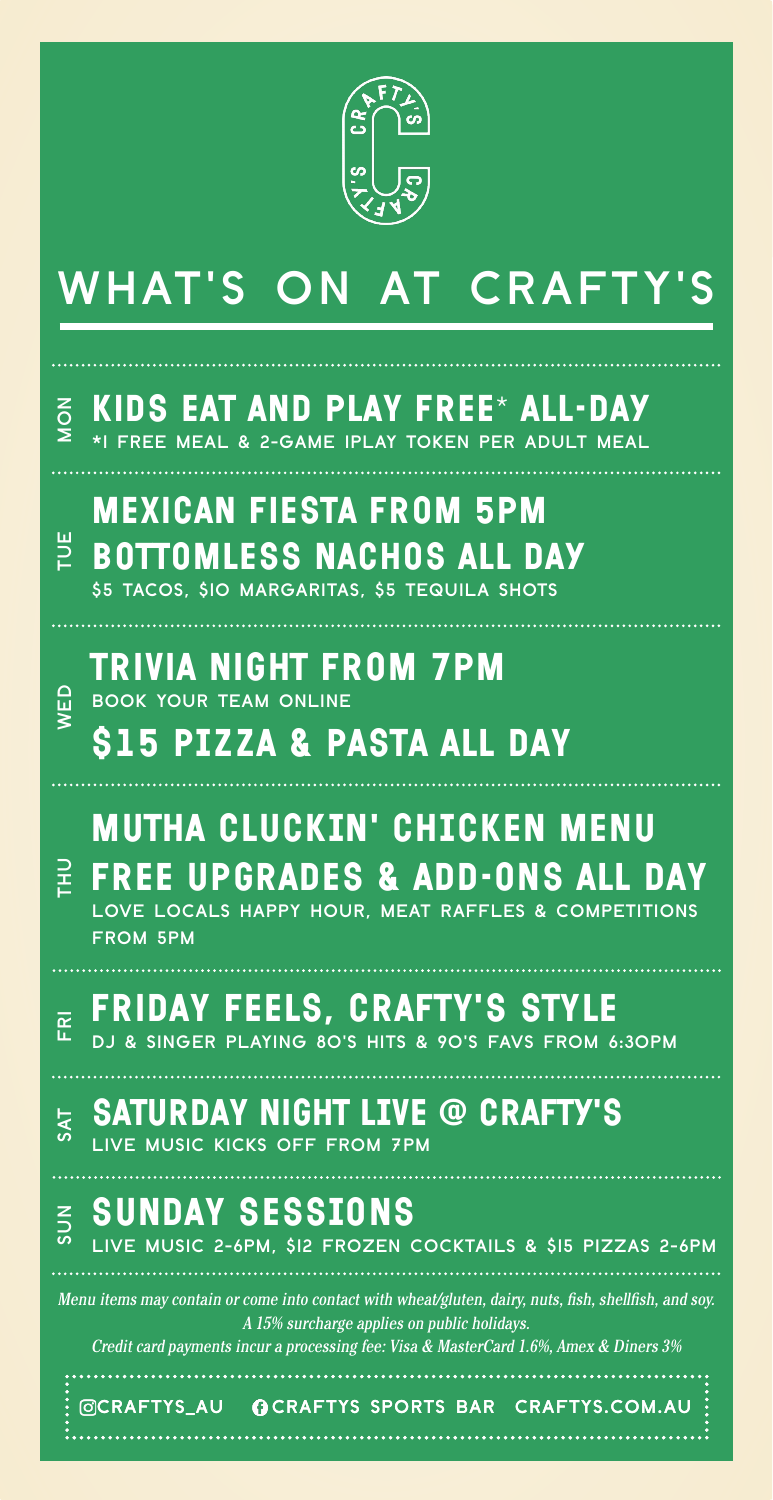#### BURGERS

All burgers served with our famous CRAFTY'S French fries Substitute for a lettuce-leaf or vegan bun  $+3$ 

| <b>CLASSIC CHICKEN BURGER</b>                                                 | 19 |
|-------------------------------------------------------------------------------|----|
| Buttermilk fried chicken, lettuce & aioli                                     |    |
| Slide in some American cheddar $+2$                                           |    |
| <b>CRAFTYS FAMOUS CHICKEN BURGER</b>                                          | 21 |
| Buttermilk fried chicken, bacon, American cheddar, lettuce, tomato & hot mayo |    |
| <b>CHEESEBURGER</b>                                                           | 19 |
| Beef patty, two slices of American cheddar, onion, pickles & hot mayo         |    |
| Double-down on beef & cheese $+5$                                             |    |
| <b>CRAFTY'S BEEF BURGER</b>                                                   | 21 |
| Beef patty, bacon, American cheddar, lettuce, pickles & special sauce         |    |
| Double-down on beef & cheese $+5$                                             |    |
| <b>MEXICAN PULLED PORK BURGER</b>                                             | 19 |

Pulled pork, American cheddar, slaw, chipotle mayo on a brioche bun

#### PIZZA

| <b>MARGHERITA</b>                                                                                                                 | <b>20</b> |
|-----------------------------------------------------------------------------------------------------------------------------------|-----------|
| Mozzarella, bocconcini, oregano, basil on napoli base (v, vgo)                                                                    |           |
| <b>ALL-STAR CHICKEN &amp; BACON</b>                                                                                               | 27        |
| Buffalo chicken, bacon, shallots, ranch swirl, on a BBQ base.<br>Plus one of our signature fried chicken tenders on top. Game on! |           |
| Feeling clucky? Add extra fried chicken tender piece +4                                                                           |           |
| <b>SMOKED BRISKET MEATLOVERS</b>                                                                                                  | 27        |
| Pepperoni, smoked beef brisket, ham, bacon, buffalo chicken, shallots                                                             |           |
| & ranch swirl on a BBQ base                                                                                                       |           |
| <b>PEPPERONI</b>                                                                                                                  | 23        |
| Pepperoni & mozzarella on a napoli base                                                                                           |           |
| <b>HAWAIIAN</b>                                                                                                                   | 23        |
| Ham, pineapple & mozzarella on napoli base                                                                                        |           |
| <b>ROAST PUMPKIN</b>                                                                                                              | 23        |
| Roast pumpkin, spinach, feta cheese, pickled onion, chilli, mozzarella                                                            |           |
| & pepita seeds on a pumpkin cream base (v, vgo)                                                                                   |           |
| Add cajun pulled pork +4                                                                                                          |           |